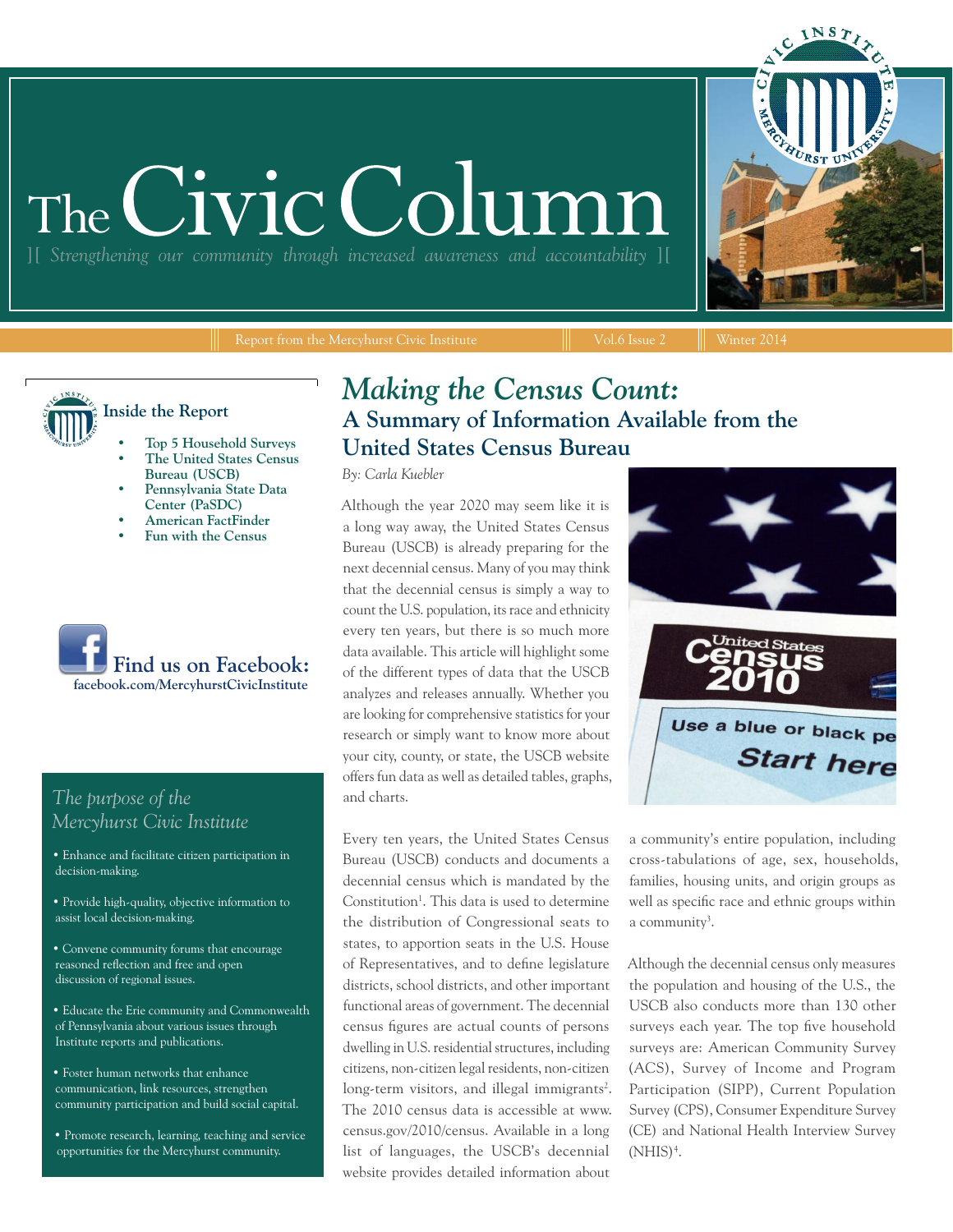#### *Making the Census Count continued*

The Census Bureau also provides statistics about U.S. businesses and governments by conducting economic surveys, which cover multiple sectors from construction to retail services, from parole and probation to foreign trade. For example:

#### **The Economic Census**

(www.census.gov/econ/census/)

- Is a five-year measure of American business and the economy, supplying data for many economic indicators
- Response is required by law
- Provides information on industry revenues and other measures of American business performance that are comparable across industries and geographic areas
- Trade associations and chambers of commerce use this data for economic development (identify markets, use data in loan applications, validate potential)
- Businesses use the data to compare their operations to industry norms, find markets, and inform new decisions<sup>6</sup>
- Data is available by Industry (mining, construction, finance) or Topic (employees, sales, annual payroll)
- "Fun Fact": The nation's 4,952 museums employed 84,978 people and reported nearly \$9 billion in receipts in 2012.

#### **Census of Governments**

(http://www.census.gov/govs/cog/)

- Is a five-year measure of the nation's state and local government sector
- Classifies local government organizations as well as measures state and local fiscal relationships
- Only source of periodic information that identifies and describes all units of government in the U.S.
- Used by analysts, economists, market specialist and researchers
- "Did you know?": There were 90,107 governments in the U.S. in 20127 .

## *1790:* The first census is conducted to tell Congress the number of military-age men in the country. The U. S. population is 3.9 million.

Hollerith tabulation system of punch cards is invented to accelerate the processing of results. By this time, census question topics now include occupation, disabilities, school enrollment, marital status, race, heritage, and birth place.

*1890:* The

## *1940:* Probability

sampling is used for the first time to collect data from only a subset of houses.

## *1990:* The

Census Bureau uses a new digital mapping system, which helps propel the GIS industry.

## *Timeline Highlights for the United States Census14*

*1830:* A printed, standardized form is used to collect Census data for the first time.

## *1930:* The

stock market crash leads to the need for unemployment statistics and labor force surveys begin.

*1960:* Forms are mailed to a portion of households for the first time.

## *2010:* The

American Community Survey statistics are released for each community nationwide. The U.S. population is 308.7 million.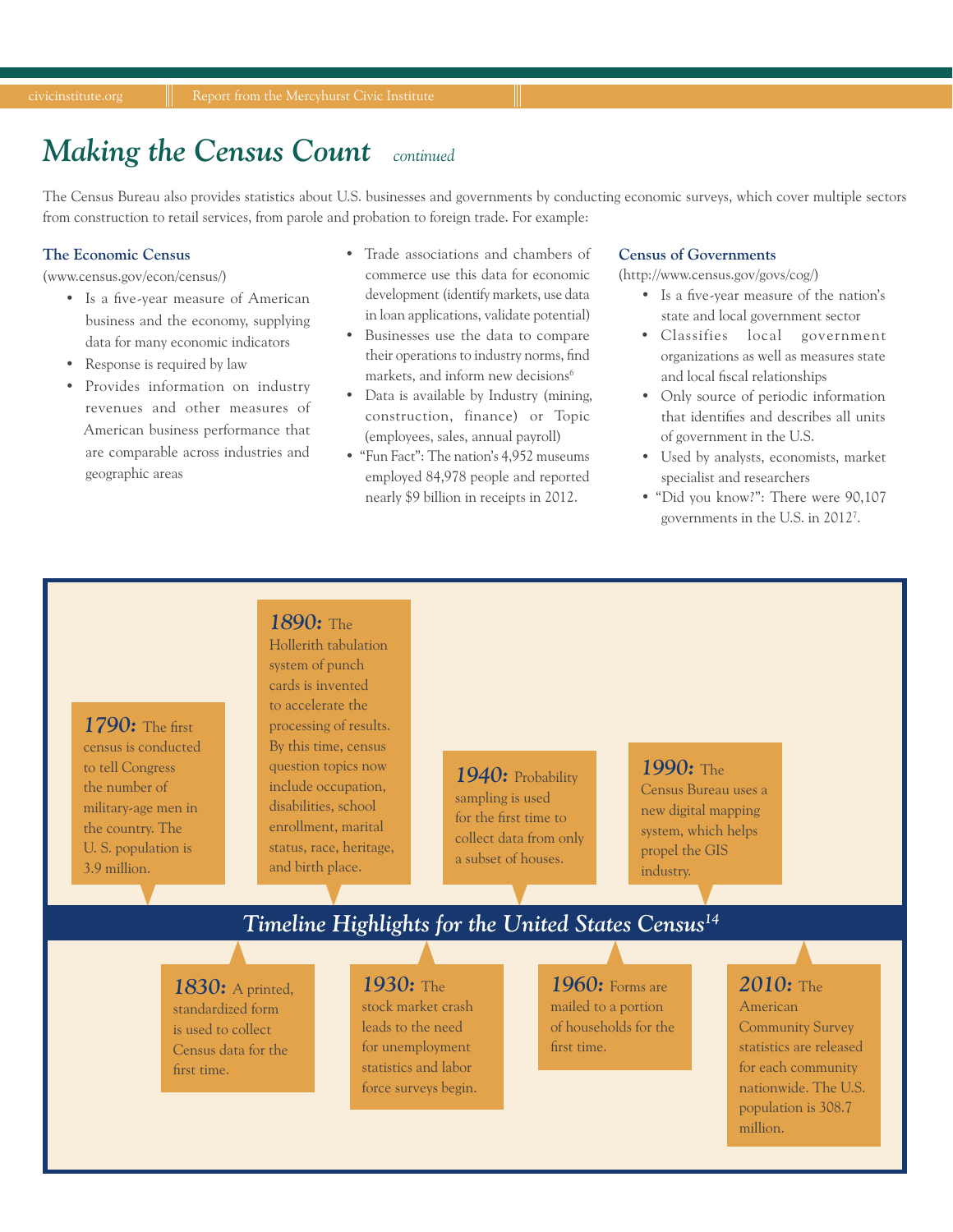# **TOP 5 HOUSEHOLD SURVEYS**

#### **American Community Survey (ACS)**

#### • http://www.census.gov/acs/www/

- Mandatory ongoing survey sampling a small percentage of the population every year
- Annual, 3-year, and 5-year estimates
- Questions on age, sex, race, family and relationships, incomes and benefits, health insurance, education, veteran status, disabilities, transportation to and from work, and cost of essentials
- Provides small area (population over 65,000) information annually instead of every 10 years
- Provides training presentations and an E-Tutorial for data users
- <sup>1</sup><br>
ion annually<br>
data users<br>
lata is used,<br>
a to promote<br>
ww.youtube.<br>
Francoditure Sy YouTube videos are available showing how the ACS data is used, for example, KaBoom! (stats in action) uses ACS data to promote the concept that "Play matters for all kids!" (http://www.youtube. com/watch?v=EVO3l4Sm9Bg)<sup>5</sup>

### **Survey of Income & Program Participation (SIPP)**

- http://www.census.gov/sipp/
- Collects data and measures change for many topics including: economic well-being, family dynamics, education, assets, health insurance, childcare, and food security
- Is designed as a continuous series of national panels
- Experiment<br>
Externine<br>
Extensive<br>
Extensive<br>
Extensive<br>
Extensive<br>
Extensive<br>
Extensive • Allows for the examination of the interaction between tax, transfer, and other government and private policies
- Used to help government policy determine success of government assistance programs
- SIPP data provides most extensive information available on nation's economic well-being

### **Current Population Survey (CPS)**

- http://www.census.gov/cps/
- Survey conducted on a monthly basis using probability on a selected sample of about 60,000 occupied households
- Primary source of labor force statistics
- 3 • Households are in the survey for four consecutive months, out for eight, and return for another four months
- Source of national

### **Consumer Expenditure Survey (CE)**

- http://www.census.gov/regions/ chicago/www/programs\_surveys/ surveys/ce.php
- Collects information on the buying habits of consumers through two separate studies: Quarterly Interview Survey and Diary Survey
- unemployment rate 4 • Quarterly Interview Survey collects data on expenditures for periods of three months or longer
	- Diary Survey collects information on frequently-purchased items
	- Used to update the Consumer Price Index
	- Data is also used for market

#### **National Health Interview Survey (NHIS)**

- http://www.census.gov/regions/ philadelphia/www/programs\_surveys/ surveys/nhis.php
- Sponsored by the Department of Health and Human Services
- Used to gather data on amount and distribution of illnesses and the kind of health services people receive
- Expectition conditions of the months of original terms of such periods of three months or longer<br>
Diary Survey collects information<br>
on frequently-purchased items<br>
Used to update the Consumer<br>
Price Index<br>
Data is also use Captures the impacts of such conditions upon the population in terms of bed days, days lost from work, restricted activity, medical care received, and the number of hospitalizations experienced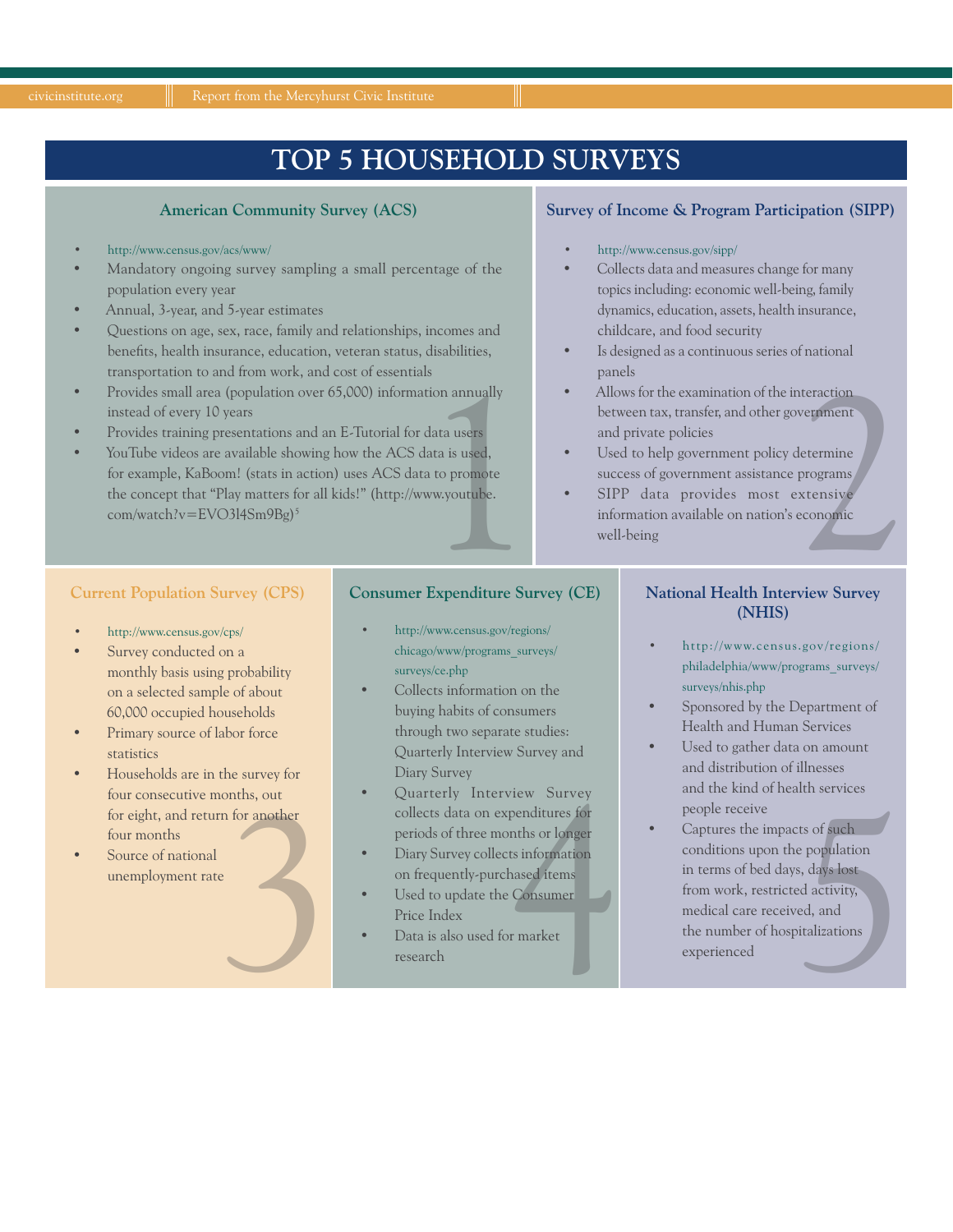# *The United States Census Bureau*

The mission of the USCB is "to serve as the leading source of quality data about the nation's people and economy"<sup>8</sup>. Sponsored by the Bureaus of Justice Statistics, Labor Statistics, Transportation Statistics, Education and Health Statistics, the National Science Foundation, Department of Housing and Urban Development and Social Security Administration, the USCB headquarters in Suitland, MD currently employs about 4,285 staff who tabulate and analyze an immense amount of data on an ongoing basis<sup>9</sup>.

The first census after the American Revolution was taken in 1790, under Secretary of State Thomas Jefferson. There have been 22 federal censuses since that date and the next census is scheduled for 2020 (much of it hoping to be done via the internet!). Refusing or neglecting to answer the census is punishable by fines of \$100, and willfully giving a false answer carries fines of \$50010.

By law, the U.S. government will not release personally identifiable information about an individual to any other individual or agency until 72 years after it was collected for the decennial census. This rule restricts access to these records to all but the individual (or their legal heir) named on the record, but after 72 years, the records are released to the public by the National Archives and Records Administration11.

The official website for the USCB is http://www.census.gov. The home page offers a direct route to "QuickFacts," which are available for the United States, each individual state, and a number of cities. The "latest news" section lists brief articles on a wide variety of topics such as announcements of new statistics available from the American Community Survey and a comparison of the two cities with teams in the World Series. The main USCB website links to a wealth of information on almost anything of interest related to the United States.

The USCB homepage has tabs to help you navigate to find information. The amount of data available is tremendous, but some of the key areas and ways of organizing the information are summarized below.

## **TOPICS**

The data is organized by the themes outlined below. Depending on the topic, you may find data, publications, visualizations, or other presentations of information.

- *• Business:* Get Help with Your Form, Characteristics, Classification Codes, Construction, Manufacturing, Mining, Retail and Wholesale Trade and Services
- *• Economy:* Classification Codes, Economic Census, Indicators and Studies, Industry Statistics Portal and Other Economic Programs
- *• Education:* Attainment, Services, Public School System Finances, School Districts, Enrollment and Teaching about Statistics
- *• Employment:* Commuting, County Business Patterns, Disability Employment Tabulation, Public Sector Employers, Equal Employment Opportunity Tabulation, Industry and Class of Workers, Labor Force Statistics, Longitudinal Employer-Household Dynamics, Occupation, Public Sector

Employment and Payroll, Business Owners Survey, and Working from Home

- *• Families & Living Arrangements:* Child Care, Children, Families and Households, Fertility, Grandparents and Grandchildren, Marriage and Divorce, Same-sex Couples
- *• Health:* Disability Expenses and Investments, Fertility, Health Care Industries and Insurance, HIV/AIDS, Small Area Health Insurance Estimates and Social Assistance Industries
- *• Housing:* Financial Characteristics, Homeownership, Housing Vacancies, Multifamily Housing, New Housing Construction, Rental Housing and Residential Financing
- *• Income & Poverty:* Income Inequality, Public Assistance, Supplemental Poverty Measures, Wealth
- *• International Trade:* Automated Export systems, Commodity Classification, Foreign Trade Regulations, Import and Export Data
- *• Population:* Age & Sex, Ancestry, Children, Foreign Born, Hispanic Origin, International, Language Use, Migration/Geographic Mobility, Estimates, Projections, Race and Veterans
- *• Public Sector:* Building Permits, Census of Governments, Congressional, Intergovernmental, Apportionment, Criminal Justice, Emergency Preparedness, Government Employment & Payroll, Finances, Organization, Taxes, Redistricting Data and Voting and Registration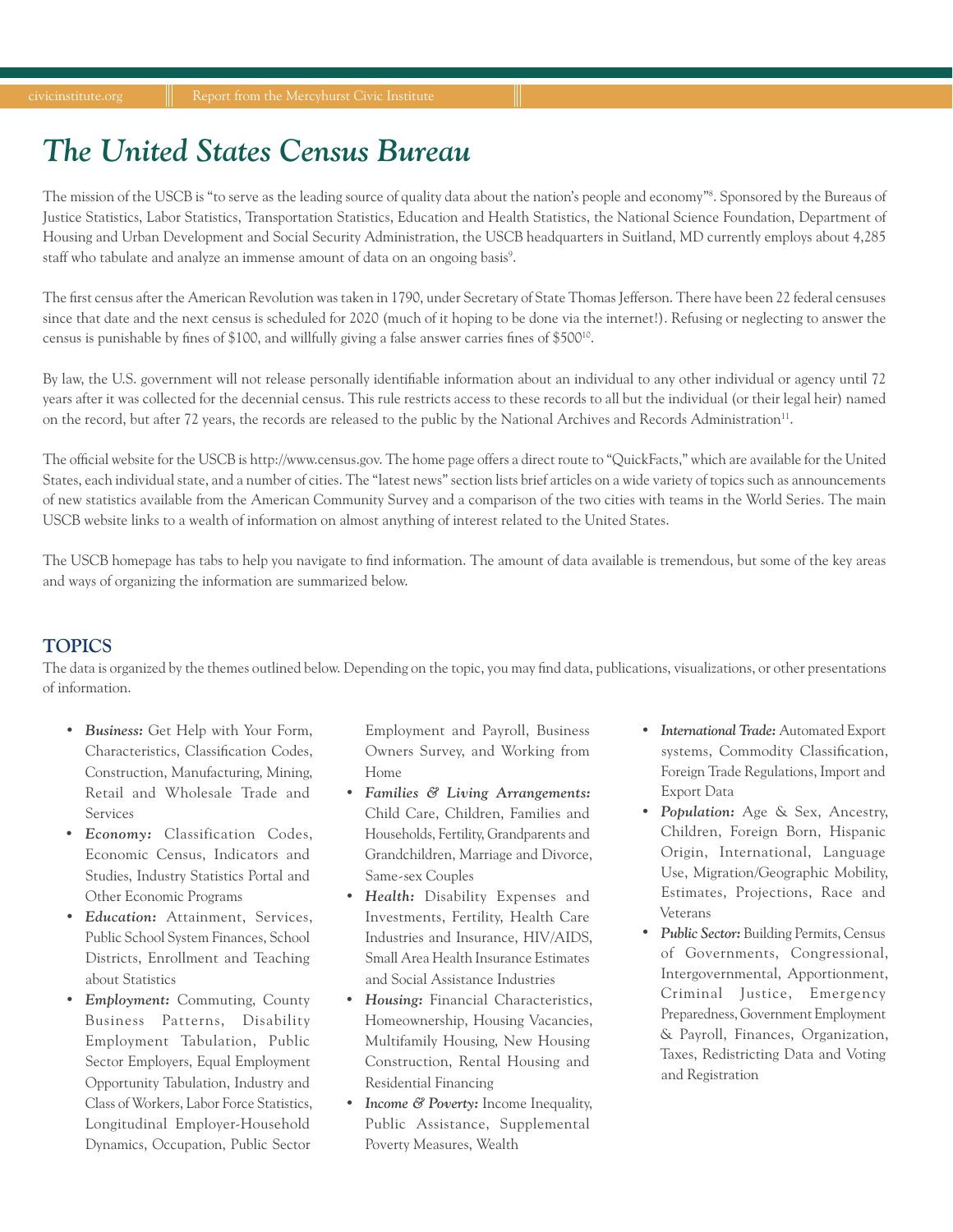# *The United States Census Bureau continued*

## **GEOGRAPHY**

Geography provides the framework for survey design, sample selection, data collection, tabulation, and dissemination. In order for each of these components to be accurate, ongoing and detailed assessment of various geographic areas needs to occur. This section summarizes the many ways in which geography impacts the census and resulting data as well as provides maps and other visual representations of information.

## **LIBRARY**

This section summarizes a variety of information in varied formats including infographics and videos. You may also find lists of Census Bureau publications by topic or by year.

## **DATA**

This tab is a great starting place for tracking down statistics.

- Tools and Apps such as:
	- American FactFinder –This is an interactive application for all of the USCB surveys (see more on this tool on page 7)
	- QuickFacts This is a place to find frequently requested data at the local, state and national levels
	- Census Explorer Provides mapping software for population estimates, retail trade, demographic topics and commuting information
	- Easy Stats Gives access to selected statistics from the American Community Survey
	- My Congressional District Gives access to selected statistics for Congressional districts through American Community Survey
	- Maps and Tables
- Developers Help the USCB improve access and encourage innovation via developer forums
- Mobile Apps Fun apps are available if you need to stay updated on data or just want to test your knowledge such as: Census PoP Quiz, America's economy via Apple or Android, and "dwellr"
- Product Catalog Contact the Customer Services Center to place an order for data you need
- Related sites External sites that provide more data
- Software Downloadable tools to obtain in-depth data
- Training & Workshops
- Visualizations

## **ABOUT THE BUREAU**

Here you can link to information according to the survey that it was derived from. Information about the history of the census is also available through this section.

## **NEWSROOM**

This section provides links to the latest press releases and offers information to assist journalists in using Census Bureau data. Tip sheets are updated bi-weekly to alert users of the reports and data sets scheduled for upcoming release.

- "Facts for Features": collections of statistics from the Census Bureau's demographic and economic subject areas pertaining to holidays, anniversaries, observances or topics in the news
- "Profile America": daily, 60-second feature that uses interesting vignettes from key events, observances or commemorations for that day to highlight information collected by the Census Bureau

The USCB also has a Social Media presence (including blogs) on Facebook, Twitter, YouTube and Pinterest (http://www.census.gov/aboutus/ social media.html). You can subscribe to the latest Census Bureau news via e-mail<sup>12</sup>.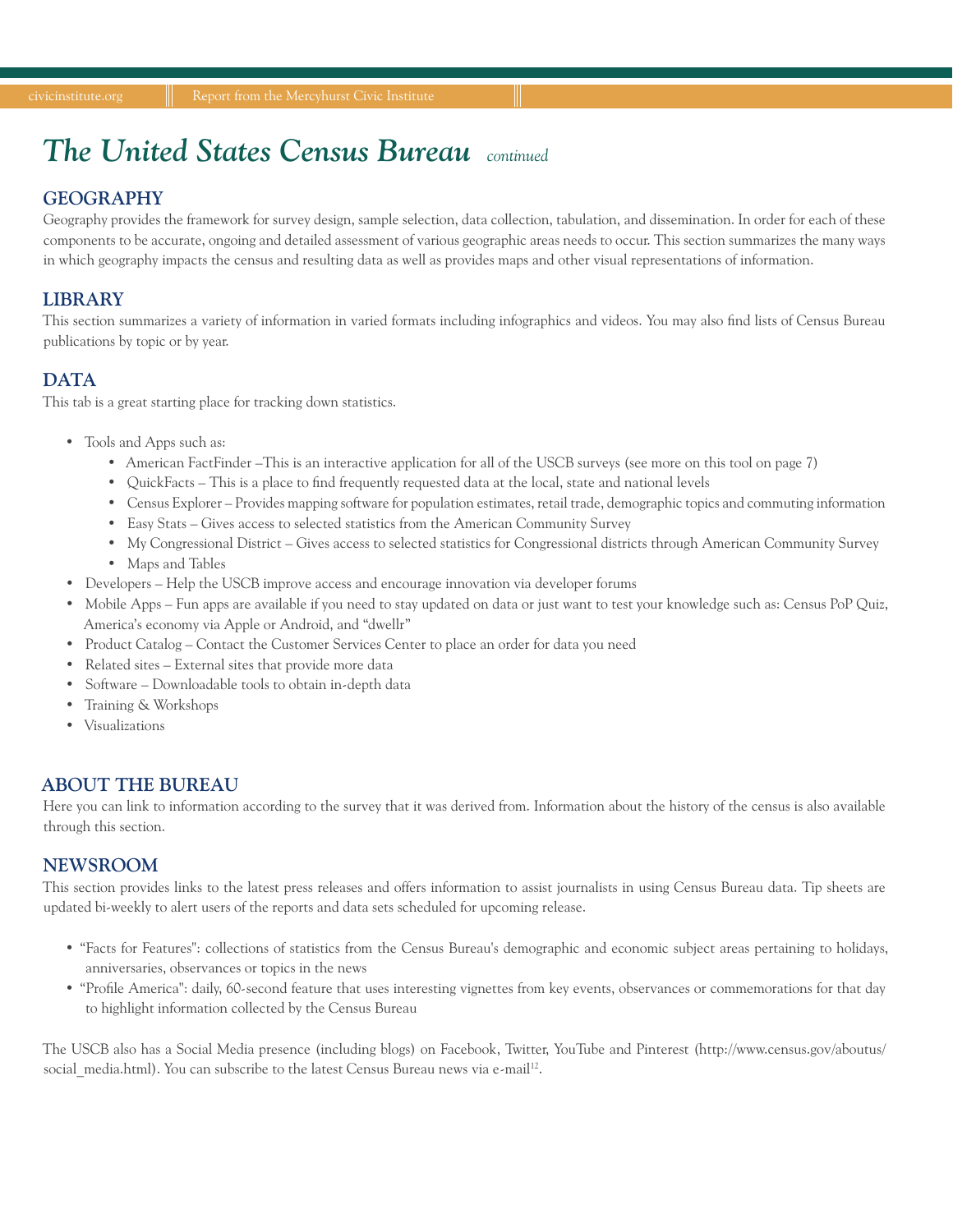# *Pennsylvania State Data Center (PaSDC)*

777 W. Harrisburg Pike, Middletown, PA Phone: 717.948.6336 E-mail: PaSDC@psu.edu

The State Data Center Network is a national cooperative program with the U.S. Census Bureau. Data Centers in each state assist the Bureau by disseminating Census data and other federal data sets and information. The Pennsylvania State Data Center (PaSDC) was established in 1981 by Executive Order of the Governor and serves as PA's liaison to the Census Bureau13.

Serving businesses, academia, governments, non-profits or private citizens as Pennsylvania's official source of population and economic data, the PaSDC's publishes the following:

- Pennsylvania Abstract a comprehensive compilation of facts and figures about the Commonwealth and all 67 counties. Topics include population, industry, quality of life and more, contains over 200 tables
- Pennsylvania County Data Book Series –uses data available from the recently released American Community Survey 5-year estimates, contains detailed data tables from various state and county government contributors including health insurance coverage and disability status data
- Annual county population estimates based on a dataset created by the PaSDC
- Pennsylvania County Population Projections available for the years 2010 to 2040, sponsored by a grant from the Center for Rural PA, projections were developed by five-year age cohorts and sex

The PaSDC's website is http://pasdc.hbg.psu.edu. The center can provide more than data:

- It can create charts, graphs and maps.
- It can customize projects and reports.
- Staff at the PaSDC have access to Geospatial Information Systems software and can customize projects using this system.
- It offers consultation services, research, data and information acquisition and data interpretation.
- It can offer a customized, interactive "dashboard" using a new tool for data analysis, Business Intelligence Dashboard Software. This software offers organizations a visually appealing interface that displays a snapshot of key data elements in a graphical format.

Here is an example dashboard that is available for Erie County.

|                                                                                  |                                                                                             | <b>ACS Income &amp; Poverty</b>                 |                                                                                                |                    |               | $\Box$ M                                 |
|----------------------------------------------------------------------------------|---------------------------------------------------------------------------------------------|-------------------------------------------------|------------------------------------------------------------------------------------------------|--------------------|---------------|------------------------------------------|
| PaSDC<br>Pennsylvania State Data Center                                          |                                                                                             | <b>Erie County</b>                              | County Name                                                                                    | <b>Erie County</b> |               |                                          |
| <b>Median Household Income</b><br>Statewide Median = \$52,267                    | Median Household Income by Age<br>\$10,000 \$20,000 \$30,000 \$40,000 \$50,000<br><b>SO</b> |                                                 | Median Household Income by Tenure<br>\$10,000 \$20,000 \$30,000 \$40,000 \$50,000<br><b>SO</b> |                    |               |                                          |
|                                                                                  | \$18,606                                                                                    | \$48,032                                        |                                                                                                |                    | \$45,249      |                                          |
|                                                                                  | \$31,849                                                                                    | \$58,634                                        | \$22,650                                                                                       |                    |               | \$58,696                                 |
| 目                                                                                | \$O<br>\$0<br>\$O<br>\$O                                                                    | Under 25<br>25 to 44<br>45 to 64<br>65 and over | lso<br>łso<br><b>SO</b>                                                                        |                    | Total         | Owner Occupied<br><b>Renter Occupied</b> |
| <b>Percent Below Poverty by Family Type</b>                                      |                                                                                             |                                                 | <b>Percent Below Poverty by Age</b>                                                            |                    |               |                                          |
| 50<br>Families                                                                   |                                                                                             | <b>Municipality</b>                             | <b>Under 5</b>                                                                                 | 5 to 17            | 18 to 64      | 65 ar                                    |
| Families with Children                                                           |                                                                                             | <b>Albion borough</b>                           | 14.5%                                                                                          | 31.1%              | 13.3%         | 5                                        |
| $2.7^{\circ}$<br>40<br><b>Married Couples</b>                                    |                                                                                             | <b>Amity township</b>                           | 10.0%                                                                                          | 14.6%              | 6.1%          | 17                                       |
| Married Couples with Children                                                    |                                                                                             | <b>Concord township</b>                         | 35.6%                                                                                          | 15.0%              | 11.0%         | 10                                       |
| Female Householder<br>2%<br>30                                                   |                                                                                             | <b>Conneaut township</b>                        | 5.8%                                                                                           | 12.7%              | 14.1%         | $\overline{3}$                           |
| Female Householder with Co<br>-en                                                |                                                                                             | <b>Corry city</b>                               | 63.8%                                                                                          | 30.8%              | 24.7%         | Я                                        |
|                                                                                  |                                                                                             | <b>Cranesville borough</b>                      | 23.2%                                                                                          | 8.6%               | 8.3%          | 8                                        |
| 20                                                                               |                                                                                             | <b>Edinboro borough</b><br><b>Elgin borough</b> | 0.0%<br>0.0%                                                                                   | 0.0%<br>0.0%       | 32.4%<br>8.5% | $\overline{2}$<br>9                      |
| 19.6%                                                                            |                                                                                             | <b>Elk Creek township</b>                       | 0.0%                                                                                           | 2.8%               | 3.5%          | 3                                        |
| 10                                                                               |                                                                                             | <b>Erie city</b>                                | 42.1%                                                                                          | 39.7%              | 23.8%         | 14                                       |
| 11.2%                                                                            |                                                                                             |                                                 |                                                                                                |                    |               |                                          |
|                                                                                  | 0.0% 0.0% 0.0% 0.0% 0.0% 0.0%                                                               | $\left  \cdot \right $                          | ни                                                                                             |                    |               | ۰<br>$\blacktriangleright$               |
| $\Omega$                                                                         |                                                                                             |                                                 |                                                                                                |                    |               |                                          |
| Source: 2008-2012 American Community Survey 5-Year Estimates, U.S. Census Bureau |                                                                                             |                                                 |                                                                                                |                    |               |                                          |
|                                                                                  |                                                                                             |                                                 |                                                                                                |                    |               |                                          |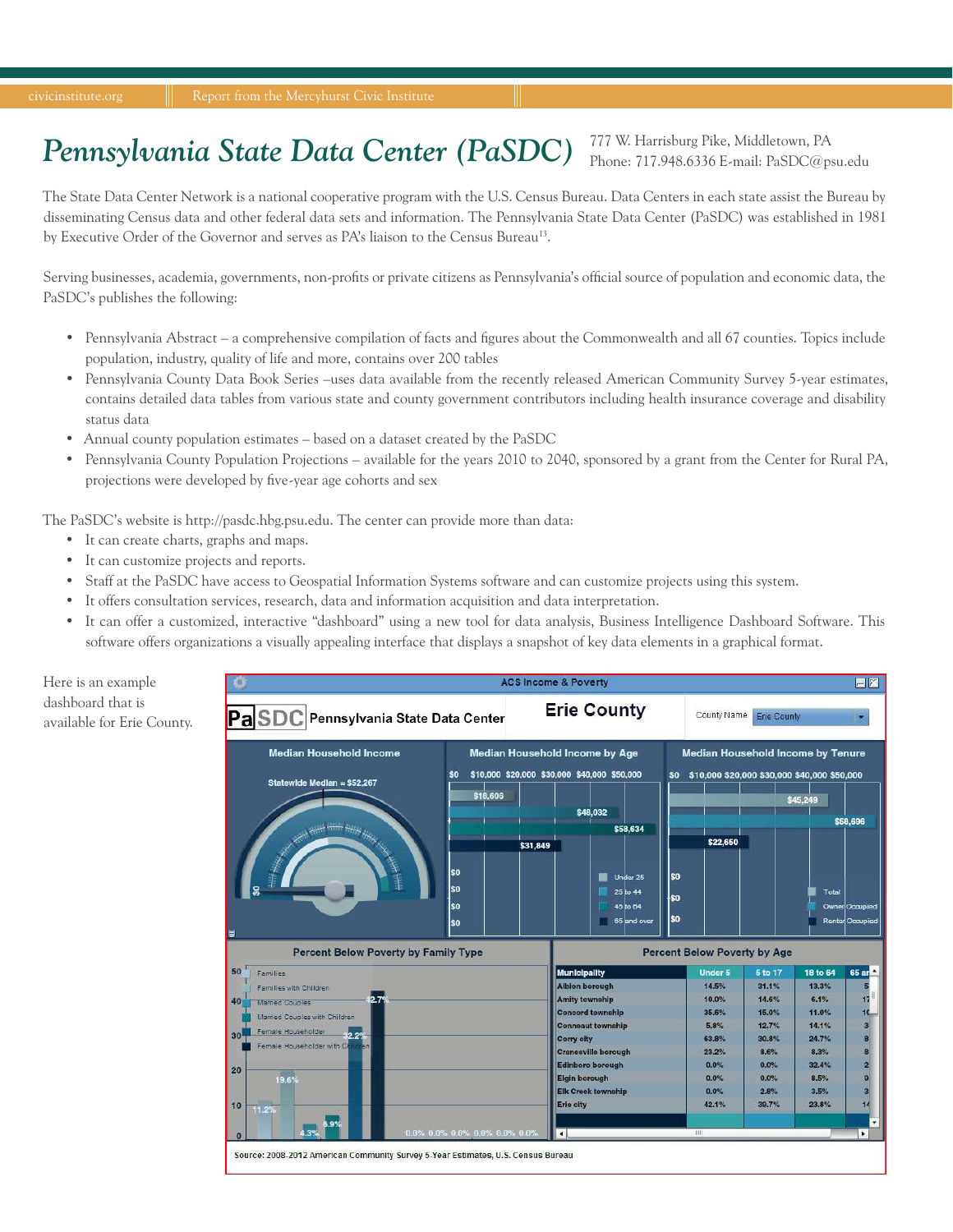# *American FactFinder*

American FactFinder's main page (http://factfinder2.census.gov/) provides access to data about the United States, Puerto Rico, and the Island areas (U.S. Virgin Islands, Guam, American Samoa, and the Commonwealth of the Northern Mariana Islands) from a list of surveys and censuses including: The American Community Survey, American Housing Survey, Annual Economic Surveys, Annual Surveys of Governments, Census of Governments, Decennial Census, Economic Census, Equal Employment Opportunity (EEO)Tabulation, Population Estimates Program, Puerto Rico Community Survey, and Commodity Flow Survey.

 The main webpage offers a tutorial on using American FactFinder, a link on how to find census data by entering a street address, and a link to reference maps which show geographic boundaries for an area (e.g. roads).

If you want a quick snapshot of your community, you can enter a state, county, city, town or zip code into the "Community Facts" box to obtain popular facts. For example:

- Type in "Erie, PA" and hit GO.
- A pop-up appears for "Erie County, Pennsylvania" which has a Census 2010 Total Population of 280,566. Links appear that will take you to other popular tables for Erie County, Pennsylvania.
- An option to look for more results for this geography is available and if you click on it, you have access to "Erie city, Pennsylvania".
- Tabs on the left can link you to other topics of interest such as: Age, Business and Industry, Education, Governments, Housing, Income, Origins and Language, Poverty, Race and Hispanic Origin and Veterans.

More detailed searches are available through a "Guided Search" (the website leads you step-by-step to the data you are looking for), an "Advanced Search" (gives you access to all data, geographic types and datasets), or a "Download Center" (gives you quick access to tables for predefined groups of geographies and prepackaged datasets).

## *References*

(All links were accessed October 29, 2014)

- 1. http://www.census.gov/dmd/www/dropin7.htm
- 2. http://www.census.gov/aboutus/#
- 3. http://www.census.gov/2010census/
- 4. http://www.census.gov/programs-surveys/are-you-in-a-survey/survey-list/household-survey-list.html
- 5. http://www.census.gov/acs/www/about\_the\_survey/american\_community\_survey/
- 6. http://www.census.gov/econ/census/pdf/ec\_brochure.pdf
- 7. http://www.census.gov/govs/cog/
- 8. http://www.census.gov/aboutus/mission.html
- 9. http://www.census.gov/aboutus/who.html
- 10. http://www.gpo.gov/fdsys/pkg/USCODE-2011-title13/html/USCODE-2011-title13-chap7-subchapII-sec221.htm
- 11. http://www.census.gov/history/www/genealogy/decennial\_census\_records/the\_72\_year\_rule\_1.html
- 12. http://www.census.gov/aboutus/social\_media.html
- 13. http://pasdc.hbg.psu.edu

Contact Us

(814) 824-2327 501 East 38th St.

civicinstitute.org Erie, PA 16546

14. https://www.census.gov/how/pdf/census\_history\_text.pdf

# The Civic Column

[16] [Strengthening our community through increased awareness and accountability